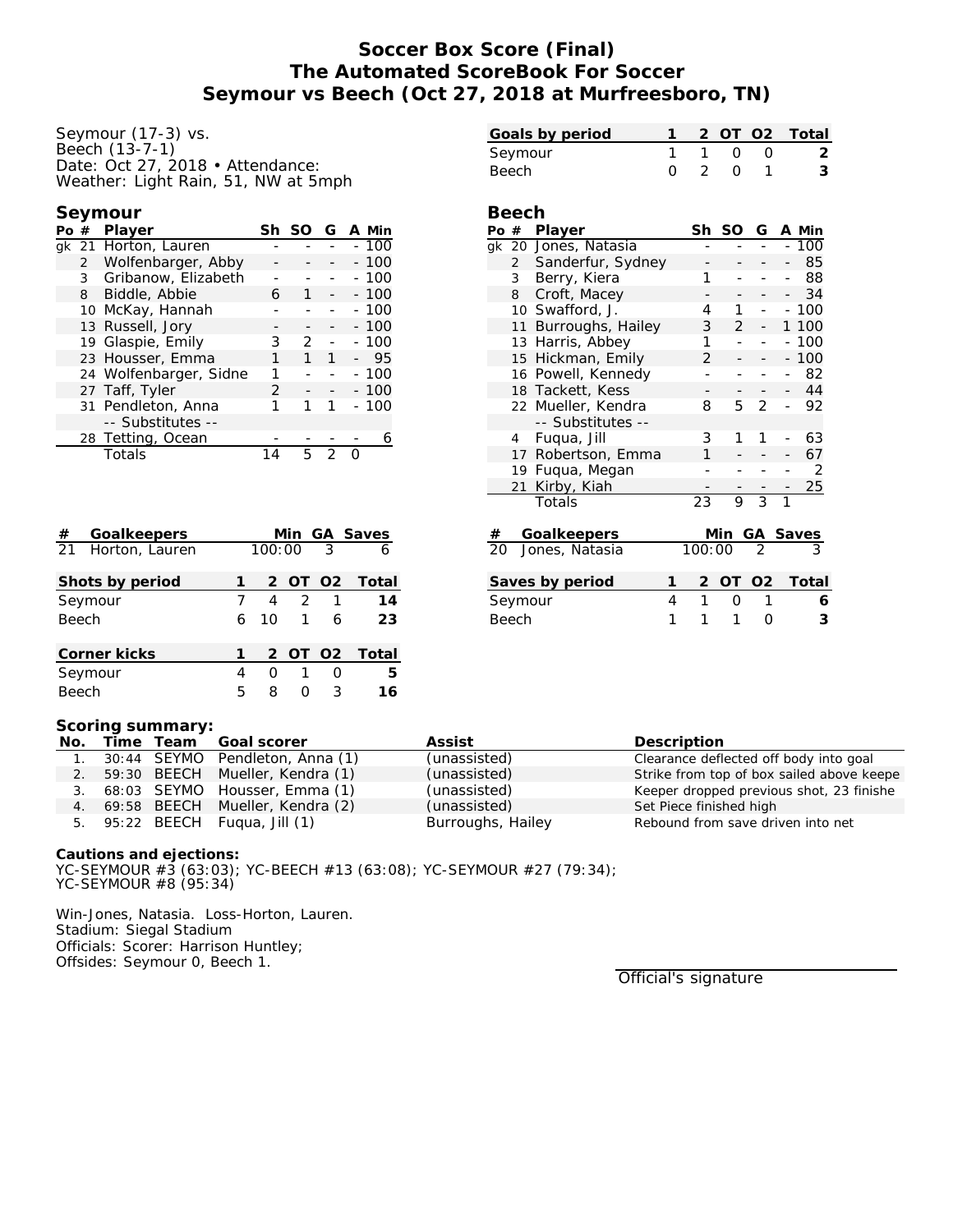**Play-by-Play Summary (1st period) Seymour vs Beech (Oct 27, 2018 at Murfreesboro, TN)**

**Seymour Starters:**

- 8 Biddle, Abbie
- 19 Glaspie, Emily
- 3 Gribanow, Elizabeth
- GK 21 Horton, Lauren
	- 23 Housser, Emma
	- 10 McKay, Hannah
	- 31 Pendleton, Anna
	- 13 Russell, Jory
	- 27 Taff, Tyler
	- 2 Wolfenbarger, Abby
	- 24 Wolfenbarger, Sidney
- **Beech Starters:**
	- 2 Sanderfur, Sydney
	- 3 Berry, Kiera
	- 8 Croft, Macey
	- 10 Swafford, J.
	- 11 Burroughs, Hailey
	- 13 Harris, Abbey
	- 15 Hickman, Emily
	- 18 Tackett, Kess
- GK 20 Jones, Natasia
	- 22 Mueller, Kendra
		- 16 Powell, Kennedy

- 00:00 Horton, Lauren at goalie for Seymour.
- 00:00 Jones, Natasia at goalie for Beech. Foul on Beech.
- 01:16 Shot by SEYMOUR Wolfenbarger, Sidney WIDE.
- 05:58 Shot by BEECH Swafford, J. WIDE. Foul on Beech.
- 08:12 BEECH substitution: Fuqua, Jill for Croft, Macey.
- 09:11 Corner kick by BEECH Burroughs, Hailey [09:11].
- 10:04 Shot by BEECH Burroughs, Hailey, SAVE Horton, Lauren.
- 12:23 Corner kick by SEYMOUR Biddle, Abbie [12:23].
- 12:28 Shot by SEYMOUR Glaspie, Emily WIDE.
- 13:09 BEECH substitution: Robertson, Emma for Berry, Kiera. Foul on Beech.
- 14:38 Shot by SEYMOUR Biddle, Abbie, SAVE Jones, Natasia.
- 15:01 BEECH substitution: Kirby, Kiah for Powell, Kennedy. Foul on Seymour.
- 16:58 Shot by SEYMOUR Biddle, Abbie WIDE. Foul on Seymour.
- 19:38 Corner kick by BEECH Burroughs, Hailey [19:38].
- 19:57 Corner kick by BEECH Burroughs, Hailey [19:57].
- 20:27 Corner kick by BEECH Burroughs, Hailey [20:27].
- 20:55 Shot by SEYMOUR Taff, Tyler HIGH.
- 23:00 Corner kick by SEYMOUR Biddle, Abbie [23:00]. Foul on Seymour.
- 25:15 BEECH substitution: Berry, Kiera for Robertson, Emma.
- 25:15 BEECH substitution: Croft, Macey for Fuqua, Jill.
- 26:21 Shot by BEECH Burroughs, Hailey, SAVE Horton, Lauren. Foul on Seymour.
- 27:45 BEECH substitution: Fuqua, Jill for Mueller, Kendra. Foul on Seymour.
- 30:33 Corner kick by SEYMOUR Biddle, Abbie [30:33].
- 30:43 Shot by SEYMOUR Taff, Tyler HIT CROSSBAR.
- 30:44 GOAL by SEYMOUR Pendleton, Anna (FIRST GOAL), goal number 1 for season.

### **SEYMOUR 1, BEECH 0**

\*Clearance deflected off body into goal

- 33:27 BEECH substitution: Powell, Kennedy for Tackett, Kess.
- 33:54 Corner kick by BEECH Burroughs, Hailey [33:54].
- 35:25 BEECH substitution: Mueller, Kendra for Croft, Macey.
- 35:47 Shot by BEECH Mueller, Kendra, SAVE Horton, Lauren.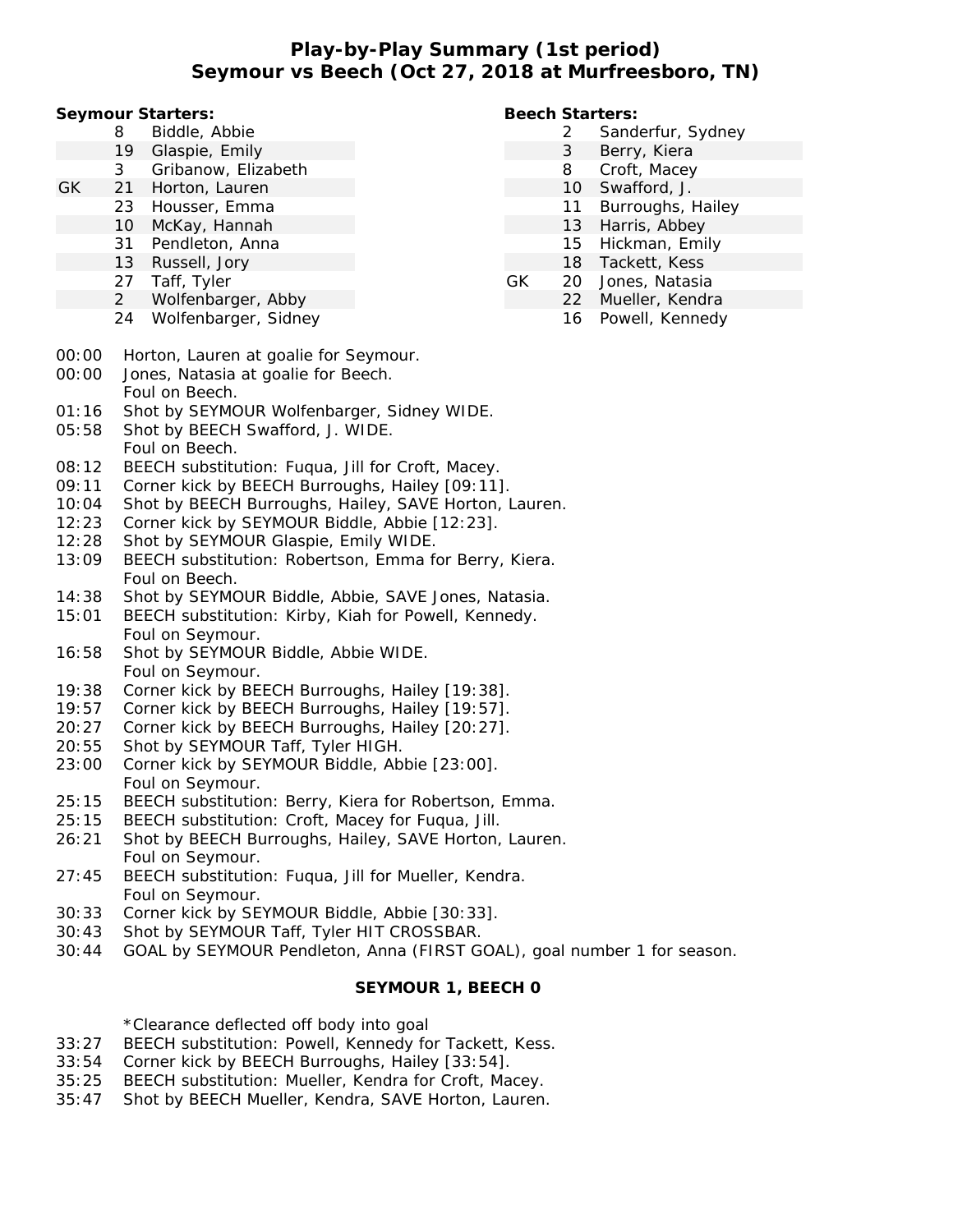# **Play-by-Play Summary (1st period) Seymour vs Beech (Oct 27, 2018 at Murfreesboro, TN)**

Foul on Seymour. Foul on Beech.

- 38:38 Corner kick by SEYMOUR Biddle, Abbie [38:38].
- 39:00 BEECH substitution: Tackett, Kess for Sanderfur, Sydney.
- 
- 39:36 Shot by BEECH Swafford, J. BLOCKED.<br>39:51 Shot by BEECH Mueller, Kendra, SAVE Shot by BEECH Mueller, Kendra, SAVE Horton, Lauren.
- 40:00 End of period [40:00].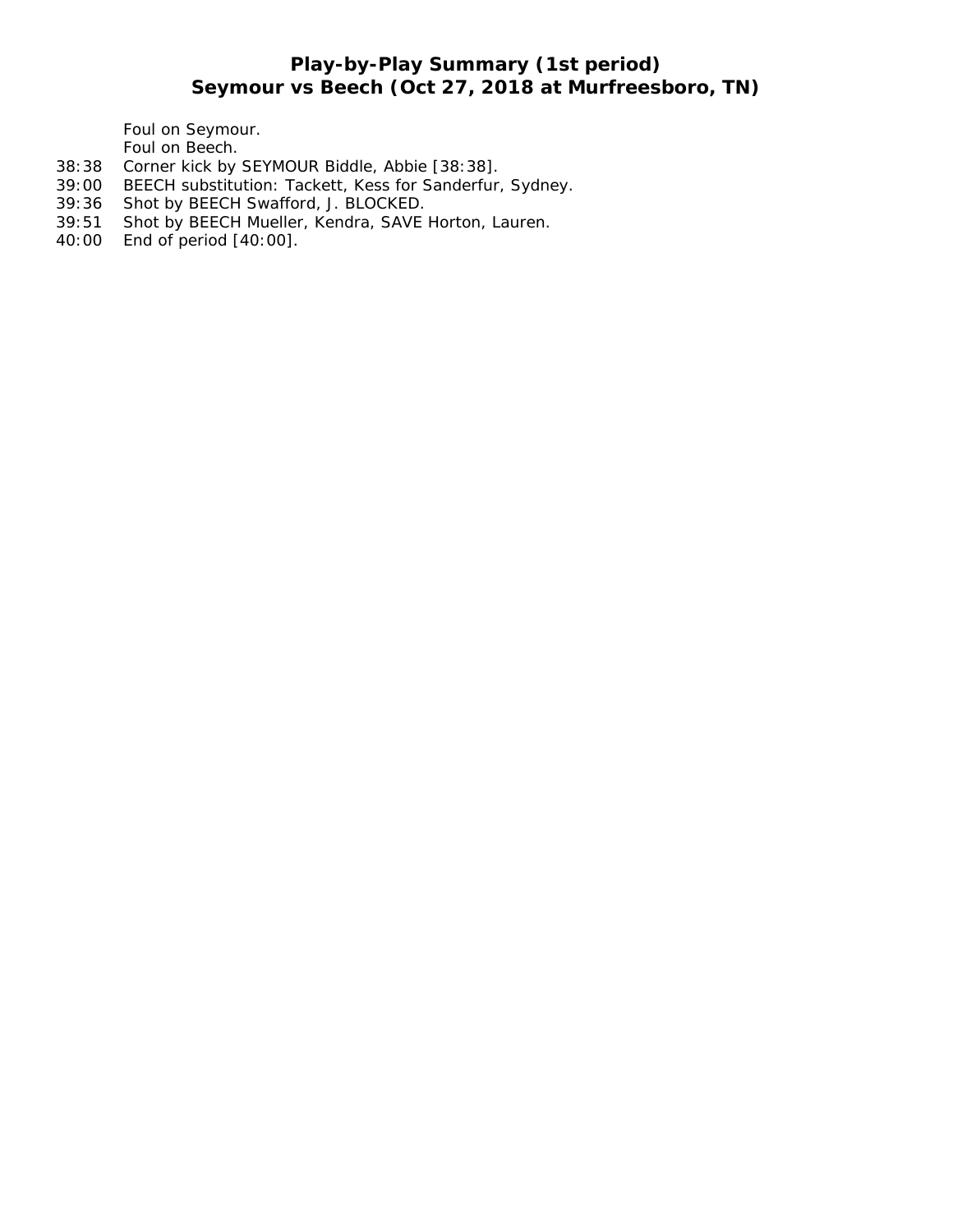## **Play-by-Play Summary (2nd period) Seymour vs Beech (Oct 27, 2018 at Murfreesboro, TN)**

- 40:00 Start of 2nd period [40:00].
- 40:00 For SEYMOUR: #10 McKay, Hannah, #13 Russell, Jory, #8 Biddle, Abbie, #23 Housser, Emma, #24 Wolfenbarger, Sidney, #27 Taff, Tyler, #21 Horton, Lauren, #31 Pendleton, Anna, #19 Glaspie, Emily, #3 Gribanow, Elizabeth, #2 Wolfenbarger, Abby.
- 40:00 For BEECH: #10 Swafford, J., #17 Robertson, Emma, #4 Fuqua, Jill, #22 Mueller, Kendra, #11 Burroughs, Hailey, #13 Harris, Abbey, #20 Jones, Natasia, #3 Berry, Kiera, #15 Hickman, Emily, #18 Tackett, Kess, #16 Powell, Kennedy.
- 42:01 BEECH substitution: Tackett, Kess for Fuqua, Jill.
- 43:24 Corner kick by BEECH Burroughs, Hailey [43:24].
- 44:10 Corner kick by BEECH Burroughs, Hailey [44:10].
- 44:51 Shot by BEECH Robertson, Emma WIDE.
- 46:28 Shot by BEECH Mueller, Kendra, SAVE Horton, Lauren. Foul on Seymour.
- 47:35 BEECH substitution: Fuqua, Jill for Sanderfur, Sydney.
- 49:29 BEECH substitution: Sanderfur, Sydney for Tackett, Kess. Foul on Beech.
- 52:20 Shot by SEYMOUR Biddle, Abbie WIDE.
- 52:24 BEECH substitution: Croft, Macey for Robertson, Emma.
- 52:24 SEYMOUR substitution: Tetting, Ocean for Housser, Emma.
- 54:17 Corner kick by BEECH Burroughs, Hailey [54:17].
- 54:24 Shot by BEECH Mueller, Kendra BLOCKED. Foul on Seymour.
- 55:13 Shot by BEECH Fuqua, Jill WIDE.
- 55:46 Corner kick by BEECH Mueller, Kendra [55:46]. Foul on Beech. Foul on Seymour.
- 57:25 BEECH substitution: Robertson, Emma for Sanderfur, Sydney.
- 57:25 SEYMOUR substitution: Housser, Emma for Tetting, Ocean. Foul on Seymour.
- 59:30 GOAL by BEECH Mueller, Kendra, goal number 1 for season.

#### **SEYMOUR 1, BEECH 1**

\*Strike from top of box sailed above keeper

- 60:24 Offside against Beech.
- 61:34 BEECH substitution: Sanderfur, Sydney for Fuqua, Jill. Foul on Seymour.
- 62:50 Shot by BEECH Hickman, Emily BLOCKED. Foul on Seymour.
- 63:03 Yellow card on SEYMOUR Gribanow, Elizabeth.
- 63:03 SEYMOUR substitution: Tetting, Ocean for Gribanow, Elizabeth. Foul on Beech.
- 63:08 Yellow card on BEECH Harris, Abbey.
- 63:09 BEECH substitution: Harris, Abbey for Fuqua, Jill.
- 63:09 SEYMOUR substitution: Gribanow, Elizabeth for Tetting, Ocean. Foul on Seymour.
- 66:27 Corner kick by BEECH Mueller, Kendra [66:27].
- 68:03 GOAL by SEYMOUR Housser, Emma, goal number 1 for season.

### **SEYMOUR 2, BEECH 1**

\*Keeper dropped previous shot, 23 finished

- 68:09 BEECH substitution: Harris, Abbey for Croft, Macey.
- 68:46 Shot by BEECH Fuqua, Jill WIDE.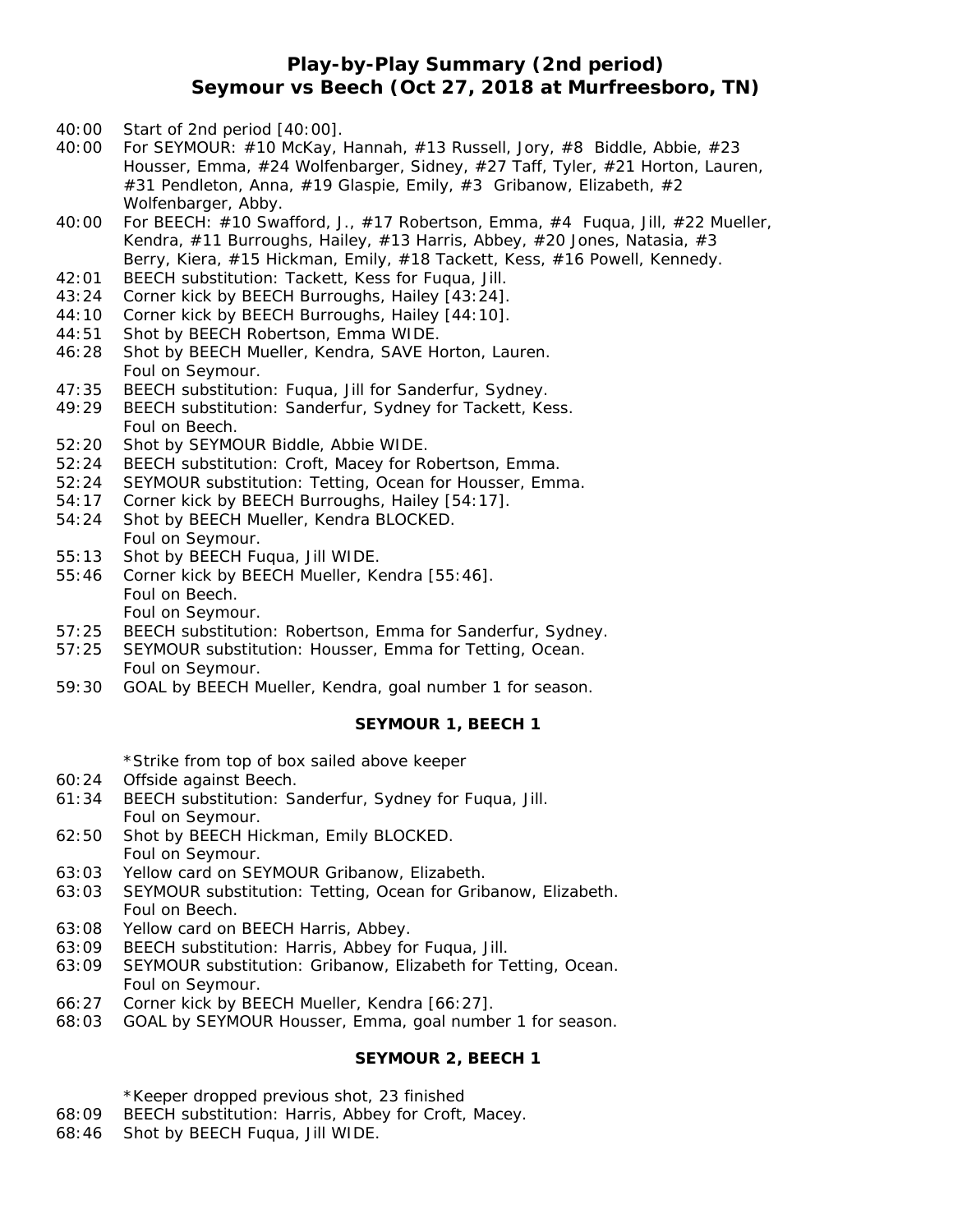# **Play-by-Play Summary (2nd period) Seymour vs Beech (Oct 27, 2018 at Murfreesboro, TN)**

Foul on Seymour.

69:58 GOAL by BEECH Mueller, Kendra, goal number 2 for season.

**SEYMOUR 2, BEECH 2**

\*Set Piece finished high

- 70:17 Shot by SEYMOUR Biddle, Abbie WIDE. Foul on Seymour.
- 73:31 Shot by BEECH Berry, Kiera WIDE.
- 75:44 Corner kick by BEECH Sanderfur, Sydney [75:44].
- 75:50 Shot by BEECH Mueller, Kendra WIDE.
- 76:46 Shot by SEYMOUR Glaspie, Emily, SAVE Jones, Natasia.
- 77:06 SEYMOUR substitution: Biddle, Abbie for Tetting, Ocean.
- 77:50 Corner kick by BEECH Croft, Macey [77:50]. Corner kick by BEECH Mueller, Kendra. Foul on Beech. Foul on Seymour.
- 79:34 Yellow card on SEYMOUR Taff, Tyler.
- 79:34 SEYMOUR substitution: Tetting, Ocean for Taff, Tyler.
- 80:00 End of period [80:00].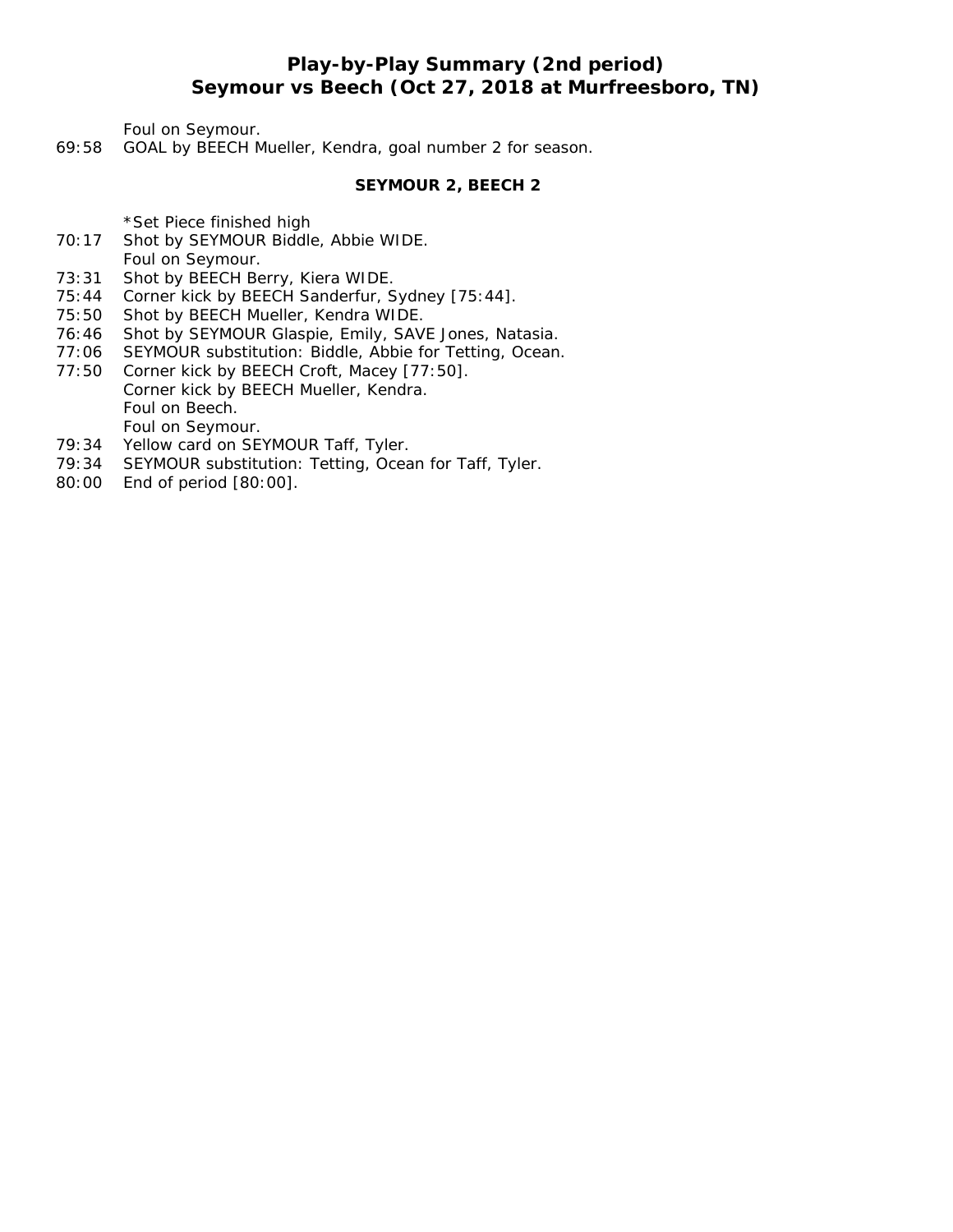## **Play-by-Play Summary (OT period) Seymour vs Beech (Oct 27, 2018 at Murfreesboro, TN)**

- 80:00 Start of OT period [80:00].
- 80:00 For BEECH: #11 Burroughs, Hailey, #2 Sanderfur, Sydney, #10 Swafford, J., #22 Mueller, Kendra, #15 Hickman, Emily, #3 Berry, Kiera, #4 Fuqua, Jill, #17 Robertson, Emma, #20 Jones, Natasia, #13 Harris, Abbey, #16 Powell, Kennedy.
- 80:00 For SEYMOUR: #27 Taff, Tyler, #31 Pendleton, Anna, #24 Wolfenbarger, Sidney, #8 Biddle, Abbie, #23 Housser, Emma, #13 Russell, Jory, #3 Gribanow, Elizabeth, #21 Horton, Lauren, #2 Wolfenbarger, Abby, #19 Glaspie, Emily, #10 McKay, Hannah. Foul on Seymour.
	- Foul on Beech.
- 85:02 Shot by SEYMOUR Biddle, Abbie WIDE.
- 85:18 Corner kick by SEYMOUR Biddle, Abbie [85:18]. Foul on Seymour.
- 87:54 Shot by BEECH Mueller, Kendra WIDE.
- 87:56 BEECH substitution: Fuqua, Megan for Fuqua, Jill.
- 89:05 Shot by SEYMOUR Glaspie, Emily, SAVE Jones, Natasia.
- 90:00 End of period [90:00].